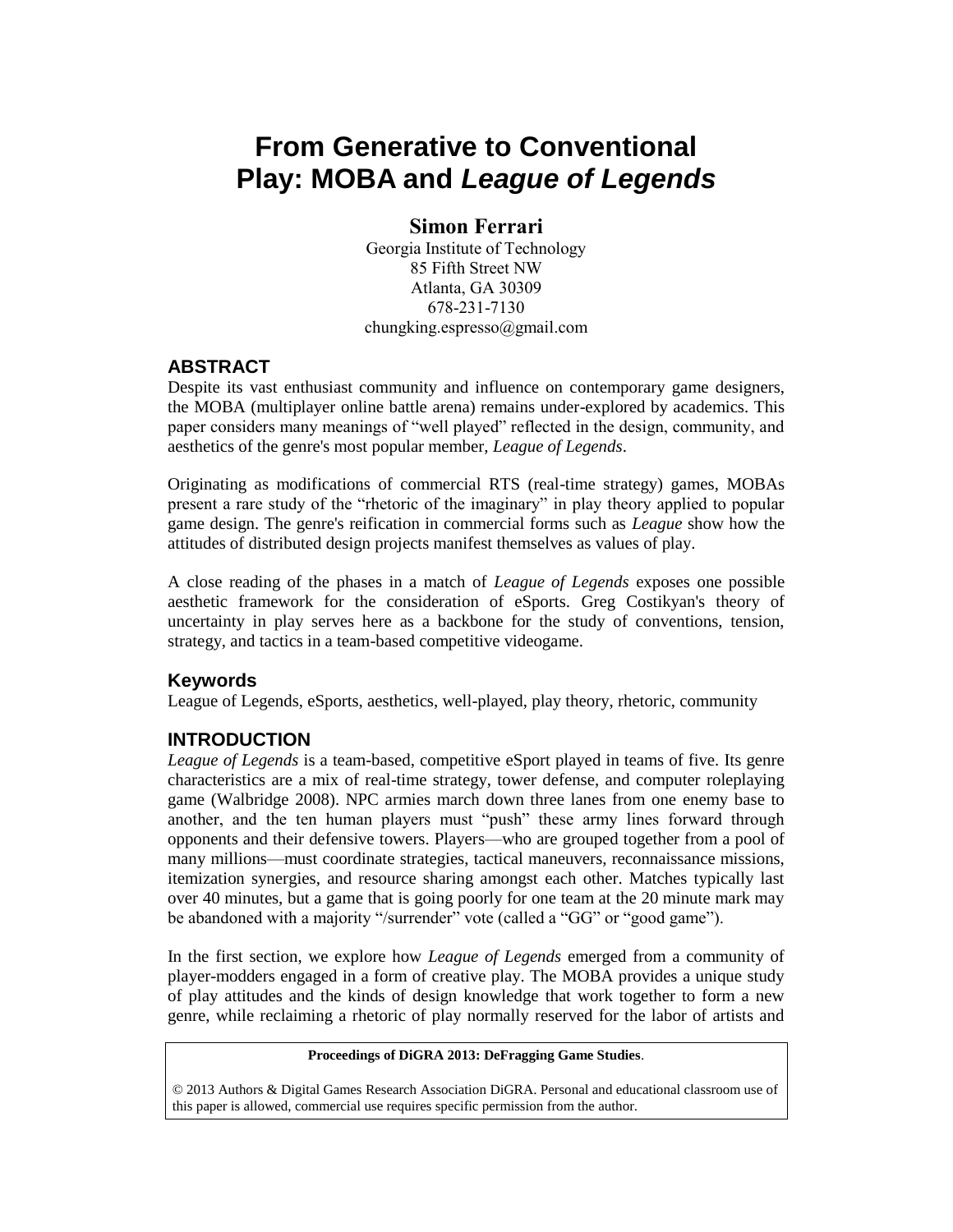the free experimentation of children. We discuss the universal spatial design of the MOBA genre, the influence of roleplaying on competitive videogame-play, and the necessity of cooperation and study in sporting activity.

In the second section, we highlight the rules and community conventions that lend structure to a match of *League of Legends*. Each major phase of the game provides a glimpse at the power of a different kind of uncertainty at work in a team-based competitive game of performative expertise and information management. Greg Costikyan's foundational work in *Uncertainty in Games* (2013) provides a potential aesthetic framework for the appreciation of eSport by players and spectators. This breakdown of a typical match will hopefully serve as a complete introduction to the MOBA genre, and *League of Legends* in particular, for those unfamiliar with its distinct quirks and pleasures.

# **THE WELL PLAYED MOBA**

*League of Legends* belongs to the upstart genre of "MOBA" (multiplayer online battle arena) games. In order to understand what it means to be a good sport within a MOBA, it pays to look at how this form evolved from a distributed design activity to a popular play community. In Brian Sutton-Smith's exploration of the many rhetorics of play, he describes the "rhetoric of the imaginary" as a conflation of art and play:

What develops in the twentieth century is a complex of ideas in which the child's play and art are brought together with ideas about the imagination, about the child as a primitive, an innocent, an original, and, in effect, the true romantic... (133).

The rhetoric of the imaginary is not as easily applicable to the design and play of contemporary videogames as are the rhetorics of power, identity, and the self. However, we will explore in the proceeding section what happened when a community of young modders (players who make modifications to commercial software) imagined, and then realized, their ideal kind of game.

In their research on the design of playful computational agents, Zook et al. develop a framework for play based upon the concepts of varied knowledge, action, and intention (2011, 44). The matrix created by the intersection of knowledge and intention provides the most fruitful examples for the study of *League of Legends*. Two fundamental intentions in this framework are egocentric and exocentric attitudes: "Ego-centric players evaluate trajectories with respect to desired personal play experiences, while exo-centric players aim for group experiences" (44-45). Further, knowledge can be:

*pre-conventional*, where all the rules aren't known beforehand by players,

*conventional*, where the rules are known and static, or

*post-conventional*, where rules can be modified (43-44).

For Zook et al., the combination of exocentric intentions and post-conventional knowledge tends toward "generative" actions by the players—players add rules and change the particularities of game states in order to improve the play experience for the group as a whole (2011, 45). Like Sutton-Smith, these scholars identify generative action with theories of children's play, while somewhat hastily aligning sport with conventional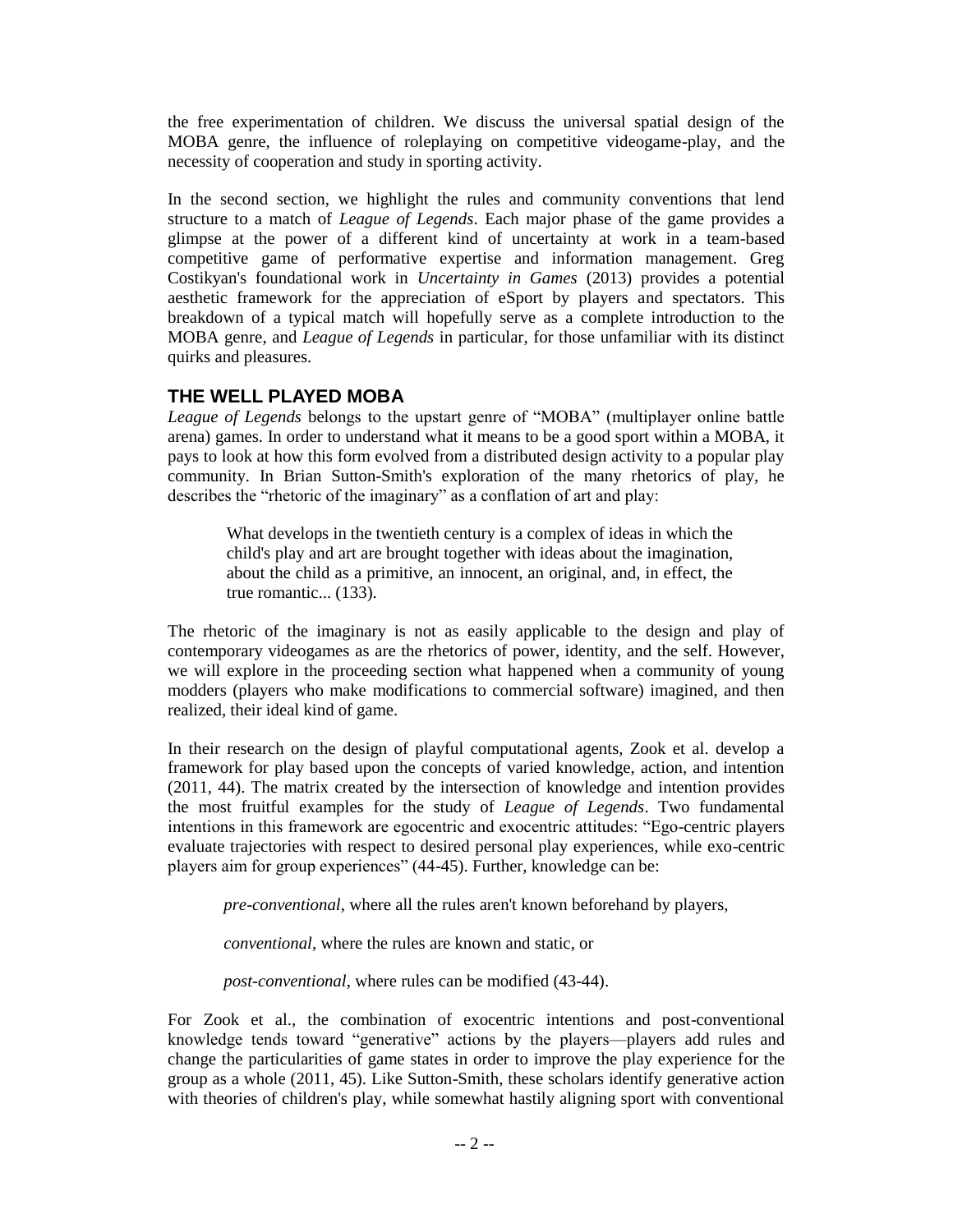knowledge and egocentric intentions. The early development of the MOBA genre shows how these types of play actions and attitudes may feed into each other and overlap.

## **MOBA and imaginary play**

Some games become wildly popular eSports via a combination of design ingenuity and historical contingency. We might point to the outgrowth of fighting games such as *Street Fighter II* (Capcom 1991) from local arcade culture and friendly competition between the U.S. and Japan. Others, like *Quake* (id Software 1996), were the earliest and most flamboyant to capitalize upon the craze for 3D rendering and infrastructures for rudimentary networked play (King and Borland 2003). And then we have *StarCraft*  (Blizzard Entertainment 1998), which became a national sport of South Korea due to a complex confluence of interest in procedural literacy, cultural protection against Japanese entertainment, broadband saturation, public play in cafes, new advertising models, and a millennial search for an international identity (Jin 2010).

Those that are most interesting in relation to notions of generative or imaginative play, though, arose through interactions between two groups of people:

- 1) developers willing to open up the tools necessary to modify their games
- 2) a play community intent on exploiting those tools to the fullest

The two major examples of this kind of game would be *Counter-Strike* (Le and Cliffe 1999) and *Defense of the Ancients* (Eul 2003). *Counter-Strike* began as a player mod of *Half-Life* (Valve Corporation 1998), which was then purchased by Valve and went on to become the premiere competitive FPS for nearly a decade. It served as the template for future team-based eSports, establishing a constant of five players per team and various tournament formats (Kane 2009, 47). While notable for these reasons and more, it nevertheless emerged from and reinforced an existing genre—it typifies the conventional knowledge and the "modification" actions that make up much of the work of popular game design according to Zook et al.'s framework.

*Defense of the Ancients* (or *DotA*) is a mod of *Warcraft 3* inspired by the lesser-known "Aeon of Strife" custom map for *StarCraft.* These maps rely upon the introduction of "hero" characters to competitive RTS play. The number of contributors to the design of *DotA* is significant—by one account, it is in the thousands (Feak 2009, 5). While some of these amateur designers found jobs at Blizzard and Valve, others were among the core developers at the smaller studios that produced *Heroes of Newerth* and *League of Legends*. The "holy trinity" of *DotA*'s core design are the modders called Eul, Steve "Guinsoo" Feak, and IceFrog (Dean 2011).

*Warcraft 3* provided a new focus on special, powerful characters alongside the more traditional fare of real-time strategy games (building a base, harvesting minerals, developing weapons and armor). It also includes special activities and foci for these hero characters, including the ability to farm "neutral creeps" (AI-controlled denizens of the game world separate from the machinations of the two competing human players) for experience points. Thus, *Warcraft 3* was an injection of the computer RPG into the RTS genre. MOBAs then remove the tasks of building a base, researching technologies, and harvesting natural resources from the traditional RTS model altogether.

Instead, the game would be about two teams of five heroes, each with different roles and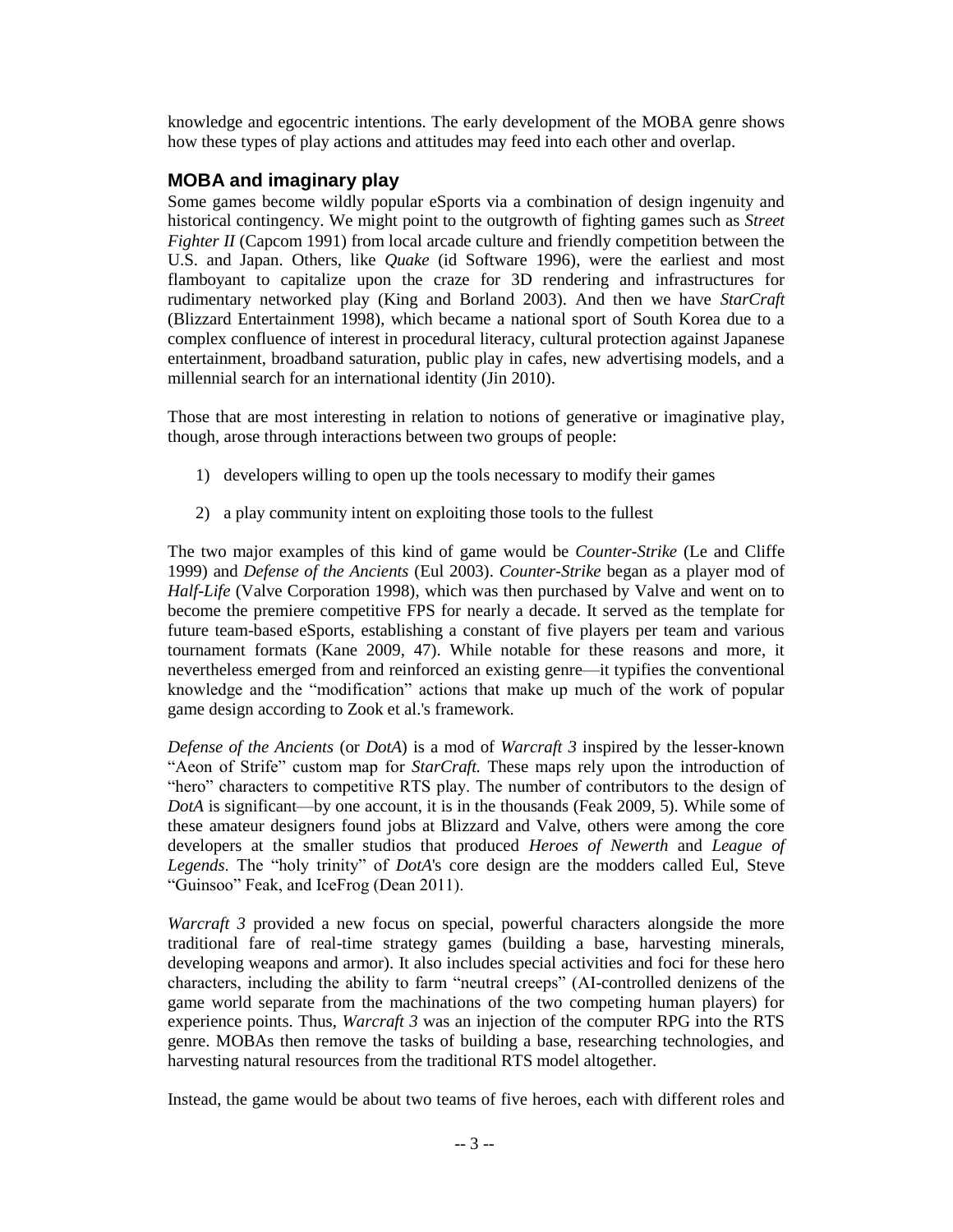abilities, farming creeps and engaging in complex machinations and formations against their opponents. These player-modders were identifying aspects of a computer game they enjoyed and isolating them. They then cultivated these design aspects along the lines of their own notions of agonistic fairness and intrinsic pleasure. The number of playable characters exploded, highlighting heavily the profound and all-reaching influence of mimicry play or roleplaying on even the most "pure" competitive games.

MOBA may represent the first videogame genre co-created entirely by a play community (at least since the development of the top-down shooter by MIT's Hingham Institute). After Eul released the first version of *DotA*, a number of competitors sprung up with their own casts of player characters, map features, and mechanics. Feak became the primary face of *DotA Allstars* from versions 2.0 to 6.01, a "best of" mod that drew character designs from the broader community, implemented an item combination system for hero upgrades, and introduced the Roshan map objective (Feak, 2009, 1). After Feak's stewardship, the reclusive IceFrog refined this model as interest in the game exploded. In the terminology of Zook et al., we can characterize Feak's design style as generative, while recognizing IceFrog's genius as modificatory.

Most MOBAs only have one arena that players can compete upon—this is in contrast to fighting games, wherein the varied spaces are usually empty except for graphical components, and shooting games, wherein the ideal of a good map is balanced asymmetry and variety (Nitsche 2008, 184). This map is nearly identical in all of the popular MOBAs. It is based upon the basic elements of a *Warcraft 3* level, simplified and streamlined. A river runs through the middle of the space. Three pathways, guarded by towers, traverse the river from one team's base to the other. Cross-sectioned by the river and the pathways is a jungle, divided into four parts. It is as an obvious choice for a genre created by players who were not formally trained in environmental art or level design.

This space, universal to the genre, can be appreciated for its symmetry and its coherence; each instance of the space becomes instantly comprehensible to someone who understands the blueprint (see Figure 1 below for an example). Further, it is a sort of spatial enforcement of the idea of play as "free movement within a more rigid structure" (Salen and Zimmerman 2004, 304). Three players on each team are asked to stay on assigned pathways. If they don't, their towers will be destroyed and the way to their base be exposed. Each player must make complex decisions about when it is proper to enter the "lane" of another in order to assist her, when to return to base to buy supplies and restore health, or when to cross the river toward the territory controlled by opponents.

Cooperation becomes extraordinary important in MOBA performance, because of the compound cost of making a bad play. As in many mental or mathematical sports, "snowballing" rules built into the genre punish the underdog with negative feedback. Dying grants large quantities of gold to one's opponents; making hasty or aggressive decisions without the coordination of the team leads to a situation where the numerical statistics of the hero characters are unbalanced in favor of the opposing team (Lantz 2013). Although MOBAs are popularly known for their caustic player-bases, constant iterations on the infrastructures supporting play, such as *League of Legends*'s "Summoner's Code," attempt to progressively improve sportspersonship (Riot Games 2010). One practice, borrowed from Korean eSport, is typing "good luck have fun" at the beginning of a match and "good game, well played" at the end, regardless of the outcome.

The complexity of MOBA also lends itself to frequent examples of Consalvo's "gaming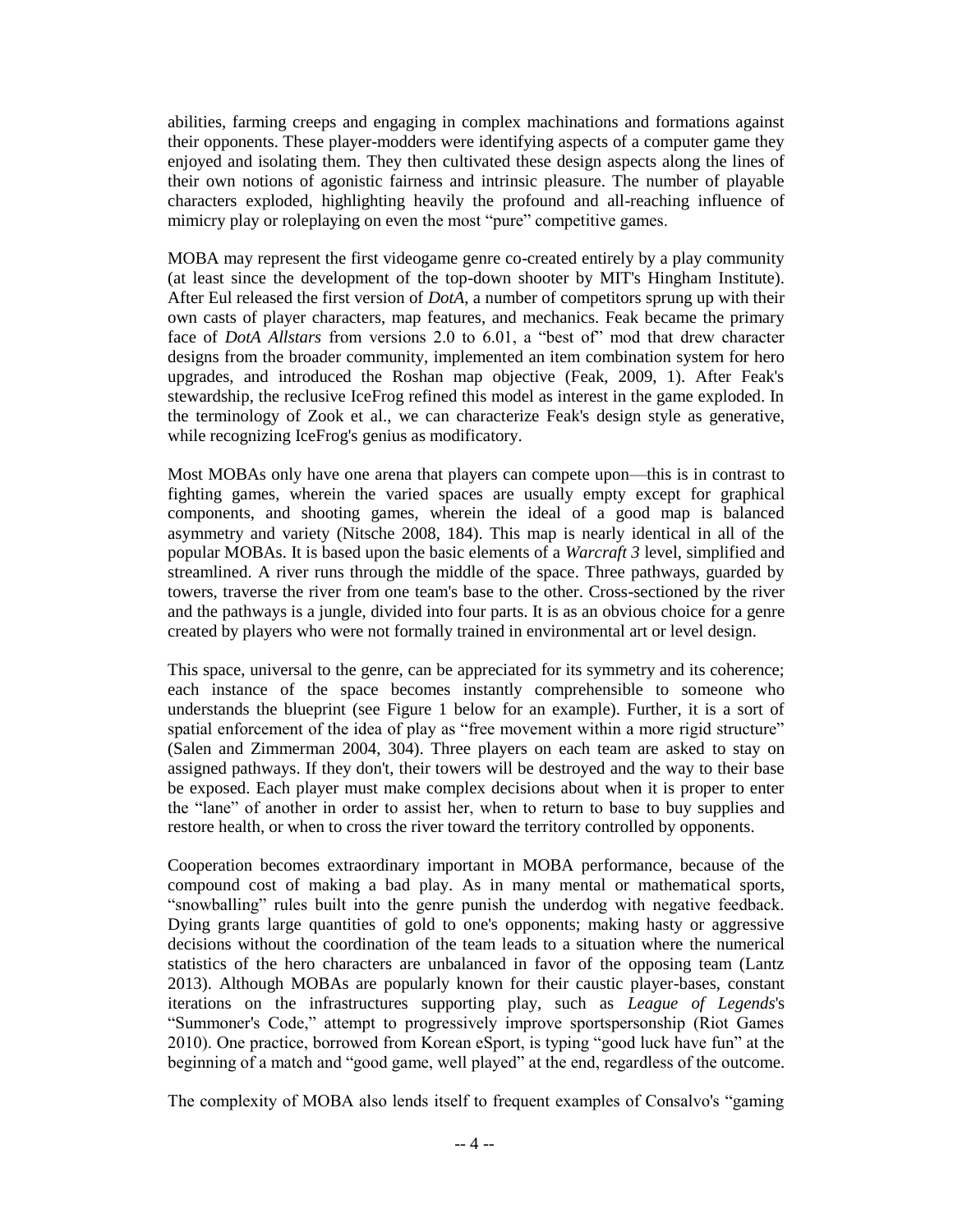capital" in the encompassing community, or "being knowledgeable about game releases and secrets, and passing that information on to others" (2009, 18). Most players are expected to have watched professional players, read a how-to "build" guide, or practiced against AI enemies before playing a new character in a match against other humans. Unlike in solo digital play experiences, where reading and watching these things would be considered spoiling or maybe even cheating at the game, it is here considered a necessity (Consalvo 2009, 43). In short, it is like a fully realized model of a traditional team sport, where regular practice and study are required to participate.

To summarize, the development and play of the MOBA provides many examples of the rhetoric of the imaginary, highlighting the powerful combination of post-conventional knowledge and exocentric play attitudes. Beginning from the basic design of *Warcraft III*, these were some of the generative actions made in designing the MOBA:

- 1) remove base building and resource management,
- 2) establish 5v5 human play as the standard, instead of the RTS's 1v1 format,
- 3) simplify and universalize the many maps of RTS games into a single arena,
- 4) increase the number of playable heroes and itemization possibilities, and
- 5) replace harvesting nodes with other map objectives to force inter-team conflict.

Below we will see how these generative design decisions give rise to more formal, conventional play communities in games like *League of Legends*, and we explore how the basic rules of a MOBA create informational uncertainties that demand coordination and exocentric attitudes from its players.

## **CONVENTIONS OF** *LEAGUE OF LEGENDS*

*League of Legends* is the most popular videogame in the world as of this writing. Last year, it was played for over one billion hours each month by tens of millions of players (Merrill 2012). It has also fostered a community of professional players who bring in winnings and ad revenue sufficient to place them solidly in a tech-savvy middle class. It even sparked a new kind of eSporting scandal, when professional *Starcraft II* players in South Korea were caught sneaking out of their team dormitories to practice *League* instead (Cho 2012).

The development team at Riot Games combines an entrepreneurial spirit with veterans from the *DotA Allstars* modding group, including Steve "Guinsoo" Feak and Steve "Pendragon" Mescon. The game is free-to-play, providing ten hand-picked player characters *gratis* each week, but it also offers permanent champion unlocks and customizations via real-money microtransactions. Through a complex internal testing process, Riot Games introduces and markets new playable champions on a relatively fixed schedule. Then, over the next few months, data from the millions of daily matches of *League* provide clues to how a new champion has disrupted the overall equilibrium of the game. Constant patches and hot-fixes to the *League of Legends* client integrate new champions and items while molding gameplay toward desired diversity and complexity.

*League*'s business model introduces the first form of uncertainty in this study, an extreme version of what Greg Costikyan calls "development anticipation" (2013, 98). In the early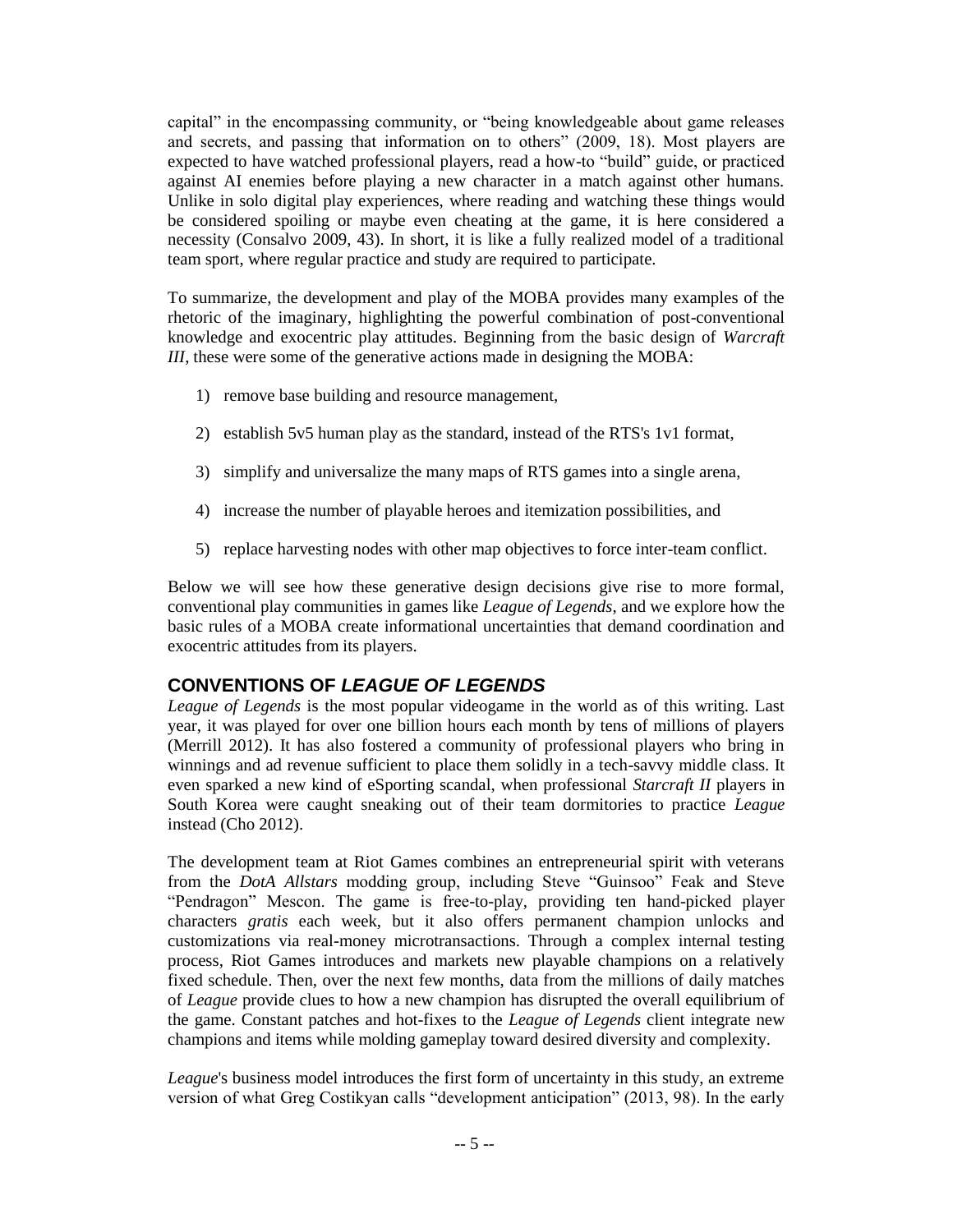decades of game development, Costikyan reminds us, "the game itself was a single, unchanging entity, fixed in a tangible medium, whether a set of components in a box or data on a cart or disc" (2013, 98). This constant addition and balancing of champions makes the MOBA quite distinct from the eSports of other genres, wherein major changes typically only occur at the introduction of a major expansion. While the ever-increasing champion pool was a major source of imaginary or creative play in the MOBA's early days, it is now primarily business-driven and post-conventional in Zook's framework.

The evolution and formalization of *League of Legends* intensifies the direction that *DotA Allstars* took under Feak's stewardship, in three important ways:

- 1) a steady expansion and balancing of the champion pool,
- 2) the use of item combination mechanics to drive character builds, strategies, and the progressive modification of metagame theory-crafting, and, most importantly,
- 3) a focus on map objectives following Feak's introduction of the Roshan "boss" NPC to *DotA*—the blue and red aura buff creeps, the dragon (a massive gold reward), and Baron Nashor (*League*'s version of Roshan).

The game's strong emphasis on claiming map objectives serves to stratify MOBA play, making it possible to easily identify distinct roles and phases in a typical match of *League of Legends*. Now we will examine the major strategic turns in a *League* match while identifying the dominant forms of uncertainty at work, characterizing team-based eSport as a form of conventional, exocentric play.

## **Draft phase**

For the purposes of this analysis, we will only be referring to the official competitive mode of *League* tournament play: 5v5, draft pick, on the map called Summoner's Rift. The pre-game lobby is host to the first major phase of the game: champion drafting. During this phase, each team is assigned a temporary "captain"; this is the player with the highest Elo rating (prior to season three this rating was visible, but now it is somewhat occluded by the "league point" system). The captain of each team chooses three champions to ban completely from the match, meaning that neither team can select this champion. This selection process goes back and forth between each captain until all six bans are complete.

After the banning phase, the first captain selects one champion for her team. Then, the second team gets to select two champions before returning selection control back to their opponents. This asymmetrical draft allows the second team to make up for the advantage lost in going second in the selection process; it also allows for meaningful counterplay between the two teams, as it always insures that one player will be drafting for a team role that isn't currently present in the pool of selected champions. In order to be eligible for drafted play, a player must own 16 champions (to account for the total number of six bans and ten drafts).

This is the most conventional assignment of roles during a draft:

- 1) a bruiser champion with a mix of defense and offense, typically the top laner
- 2) a caster champion specializing in ranged burst spells, typically the mid laner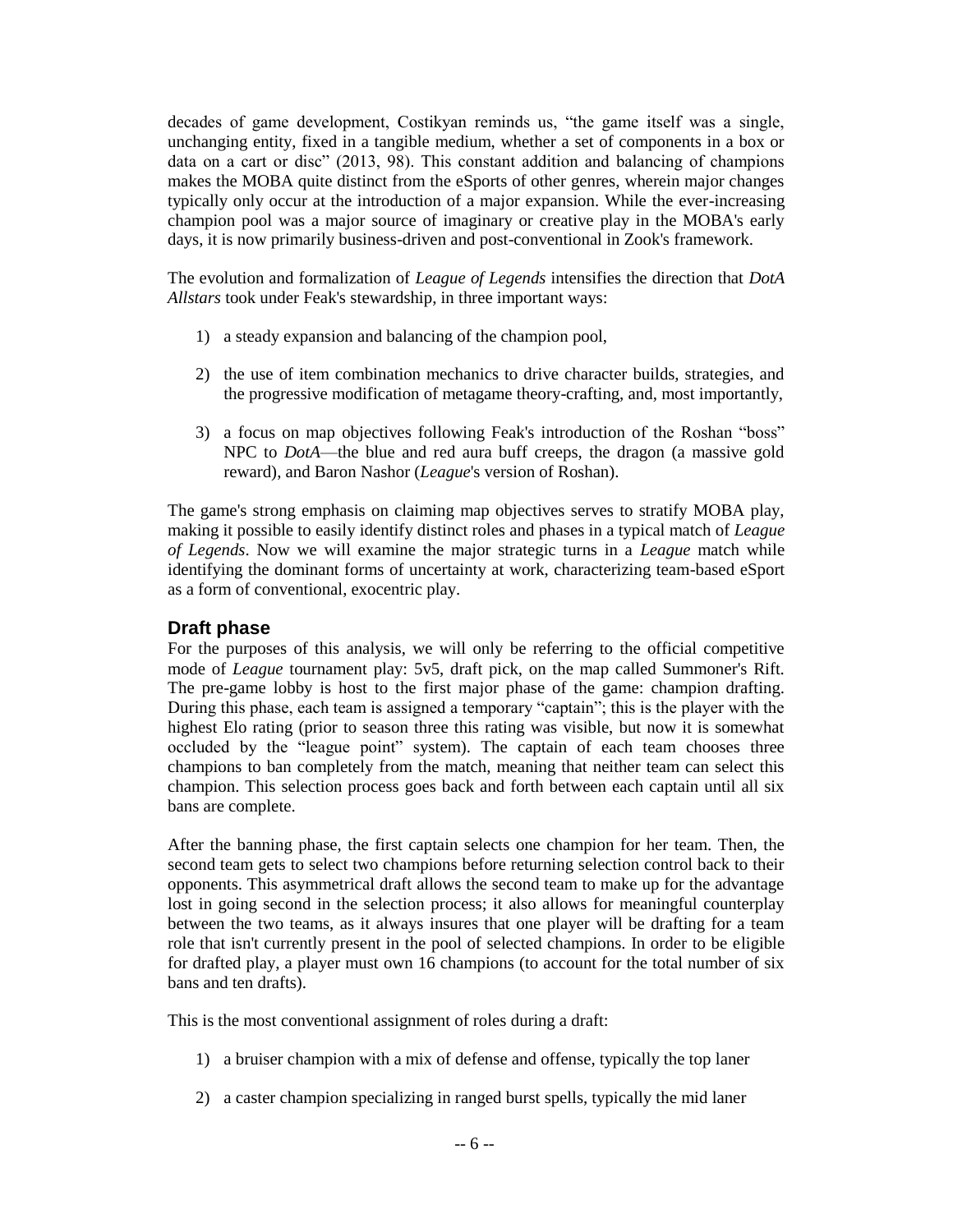- 3) an auto-attack focused champion called the "attack damage carry," typically assigned to the bottom lane with a support to help it through the slow early game
- 4) a support, who may focus on tanking or healing depending on the rest of the team
- 5) a jungler, who navigates the space in between lanes and maintains timers

A common observation of disgruntled players and analytical commentators is that a game can be won or lost in the drafting phase. While this is, at best, accurate only in hindsight and, at worst, simply the frustrated exaggeration of a sore loser, the drafting phase remains one of the main strategic elements of play and a major shaper of the proceeding match's aesthetics. In public ladder play, strangers must quickly agree upon team roles and a general distribution of itemization duties. Many players follow what are known as regional "metas", common heuristics for deciding what type of champion should occupy each of the game's three lanes and the jungle (as in the example list above).

## *Uncertainty in the draft*

In a section on "hidden information," Greg Costikyan relates the idea of information opacity to the "known unknown": "in a game of Poker, you may not know what cards the other players hold, but you know the range of possibility" (92). What makes the *League* draft so interesting is the semi-transparency of information. At all times, everyone knows which champions have been selected, and one can make reasonable assumptions about the intended roles of those characters. Bans also provide clues to team fears and plans. But players also select "masteries" and "runes," a tuning set-up similar to that of a racing car, which provide role fluidity and early-game power; these cannot be seen by one's opponents. Also, the intra-team discussions during the draft are separate and closed.

Different team compositions confer varying strengths and weaknesses—some groups of champions excel at 5v5 battles, some at guerrilla-style "ganks" (targeted assassinations), some at early game aggression, and some at playing defensively until 30 minutes or more have elapsed. Knowledge of these particularities in composition lend tension to a match for players and spectators. In a typical sport, an optimal level of tension might be produced by maintaining a fairly even score until only a few minutes remain on the clock (or the final stages of a discrete sport like *Baseball*). Yet in just one example of different types of match-ups in a MOBA, we can see that constant uncertainty pervades a match-up between a "late-game" composition and one that needs to score kills early in the game.

In competitive play, bans strategically target the preferred champions of known players; this practice is known as a "respect ban" (one respects the skills of an opponent enough to target his or her favorite characters—sometimes to such a degree that a team will exhaust all three bans against a single player). However, in ranked ladder play it is more common to simply ban the newest champions, because they haven't been sufficiently balanced into the overall champion ecology, and champions with "global" ultimate abilities, meaning they can influence skirmishes from far away and create constant uncertainty as to the relative strength of each assemblage of players in a particular location.

## **Opening phase**

The opening phase in *League of Legends* lasts only two minutes, which makes it by far the briefest phase. Essentially, it ends when the first wave of allied minion NPCs from both teams meet in the center of their lanes. They begin spawning from each base's nexus one minute and thirty seconds after the match begins, taking roughly 30 seconds to reach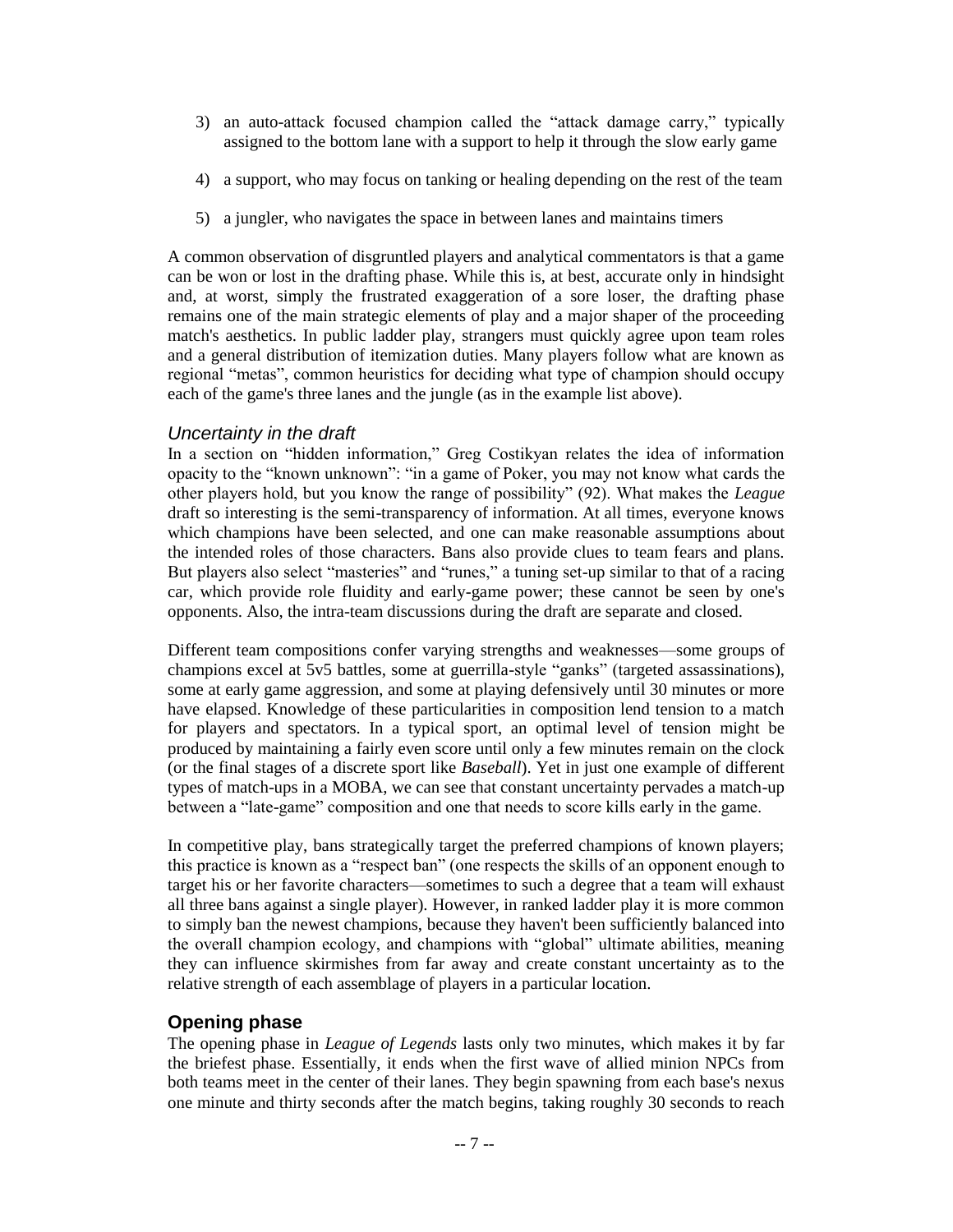the initial battle line. If players have not completed their opening phase abilities by the the two-minute mark, they will begin losing valuable CS, or "creep score," to enemy minions (explained in the next section). Every opening phase begins with initial purchases, which might focus on offense, defense, sustainability (how long one can remain in lane before returning to restore health and mana), or utility (such as vision wards to carve space out of the fog of war).

After purchasing their initial kit, which most players can accomplish in a matter of seconds, each team decides whether to focus on defending its own jungle or invading the opponent's half of the map. Defense is obviously the more conservative option; usually it implies posting one player in the bushes at each entrance to the jungle (as seen in Figure 1 below); sight wards placed in the river accomplish the same task. Once one minute and forty seconds have elapsed, the defense is effectively over. Depending on where the team's jungler wants to start, she will ask for a "leash" (or help in taking down the monster camps in that part of the jungle) from the laners assigned to that half of the map.



Figure 1: In this map overlay, the red and blue dots represent lane turrets at the start of a match. Minions march down the highlighted blue and red stripes to meet at the yellow line. Purple dots stand for neutral map objectives (Baron at top, dragon at bottom). The thin lines show map/jungle control at a rough equilibrium.

On the other hand, choosing to invade is a high risk, high reward strategy with the goal of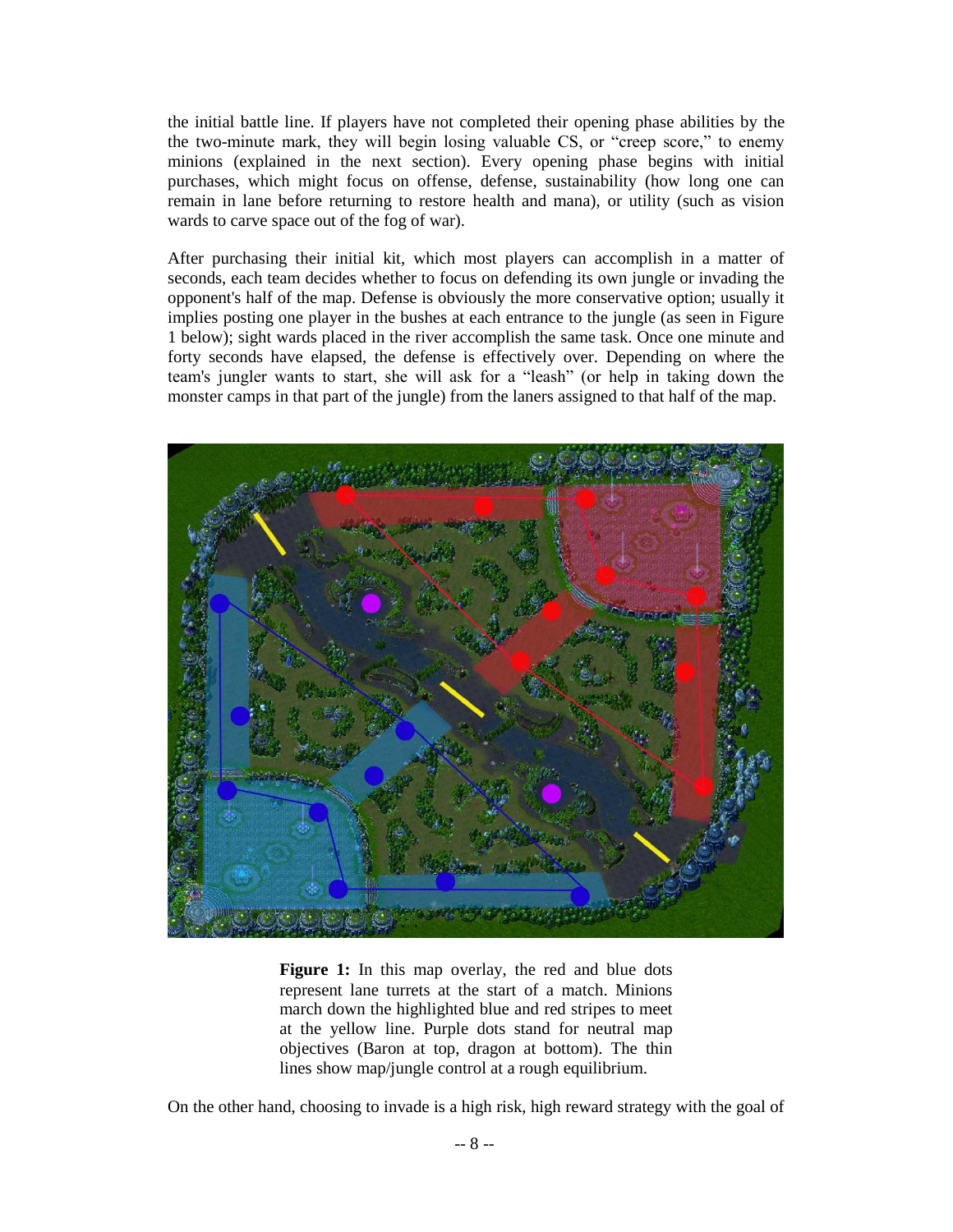securing a slight initial advantage. One goal might be to nab a kill against an isolated opposing player while she guards the entrance to her team's jungle; the "first blood" gold bonus for this kill gives any player a non-trivial advantage in the next phase of the match. Another goal of the invade might be to steal the opposing jungle's red bluff or blue bluff (which add additional attack power or mana regeneration, respectively). Finally, the safest and most advanced goal of an invade is to place wards throughout the opposing jungle, so as to keep constant track of that team's jungler throughout the early laning phase.

## *Uncertainty in the opening*

Analytic complexity comes into play whenever one must "parse a complicated decision tree" (Costikyan 2013, 86). Costikyan admits that most contemporary videogame designers will never be able to match the analytic complexity of classical tabletop games, but "brute force is one approach—creating a game with such complex rules that players find them hard to master completely" (87). In the case of a MOBA like *League of Legends*, the introduction of analytic complexity into the model combines a bit of both approaches to increasing complexity—the game was designed over a long period of time by many players and designers, and there are so many systems at play as to generate an impossibly dense decision tree.

In the opening phase, the possibilities for analytic complexity are at their greatest. While champions typically occupy lanes against opponents with roughly the same role and range of abilities, every character has different timings, development potential, and ability to influence other parts of the map. As Costikyan explains, "the moment a degree of asymmetry is introduced, players come to value the actions available to them differently" (2013, 89). When a player enters her lane, she sees her opponent's first few purchases, giving hints to the other team's itemization strategy and goals.

Knowledge of one's lane opponents and the items at play produces a variety of questions about how to proceed: Should I aggressively push my lane forward, or stay within the safety of my tower's range? Do I need to build items to sustain my health through constant attacks, and will my mana run out before my opponent's does? What warnings should I provide about my lane opponent to shape the plans of my teammates? Expert players put great care into the design and sharing of champion item "build" guides, the most complex of which explain exactly what stats to build given specific lane opponents, available gold, and elapsed time in the match. Adapting and coordinating these builds provides the surest way to navigate the game's analytic complexity.

## **Laning phase**

During the laning phase, teams separate into their assigned zones of map influence. Each lane needs at least one player to guard turrets from opposing minions and champions. This leaves two players, the jungler and the support. Supports generally do not farm gold; their abilities scale well into the late game without strong items, and they mostly focus on providing vision and succor to their teammates. Junglers attack the monster camps inside their jungles, establishing a route for maximizing their gold farming and providing optional support for lanes. Junglers keep timers for map objectives, and they also have optimal timings for exerting lane influence, which are unique to every champion.

In lane, the primary objective is to accumulate creep score. Waves of minions spawn every 30 seconds from both bases, marching to the current battle line in each lane. These minions default to attacking each other, and they will essentially cancel themselves out if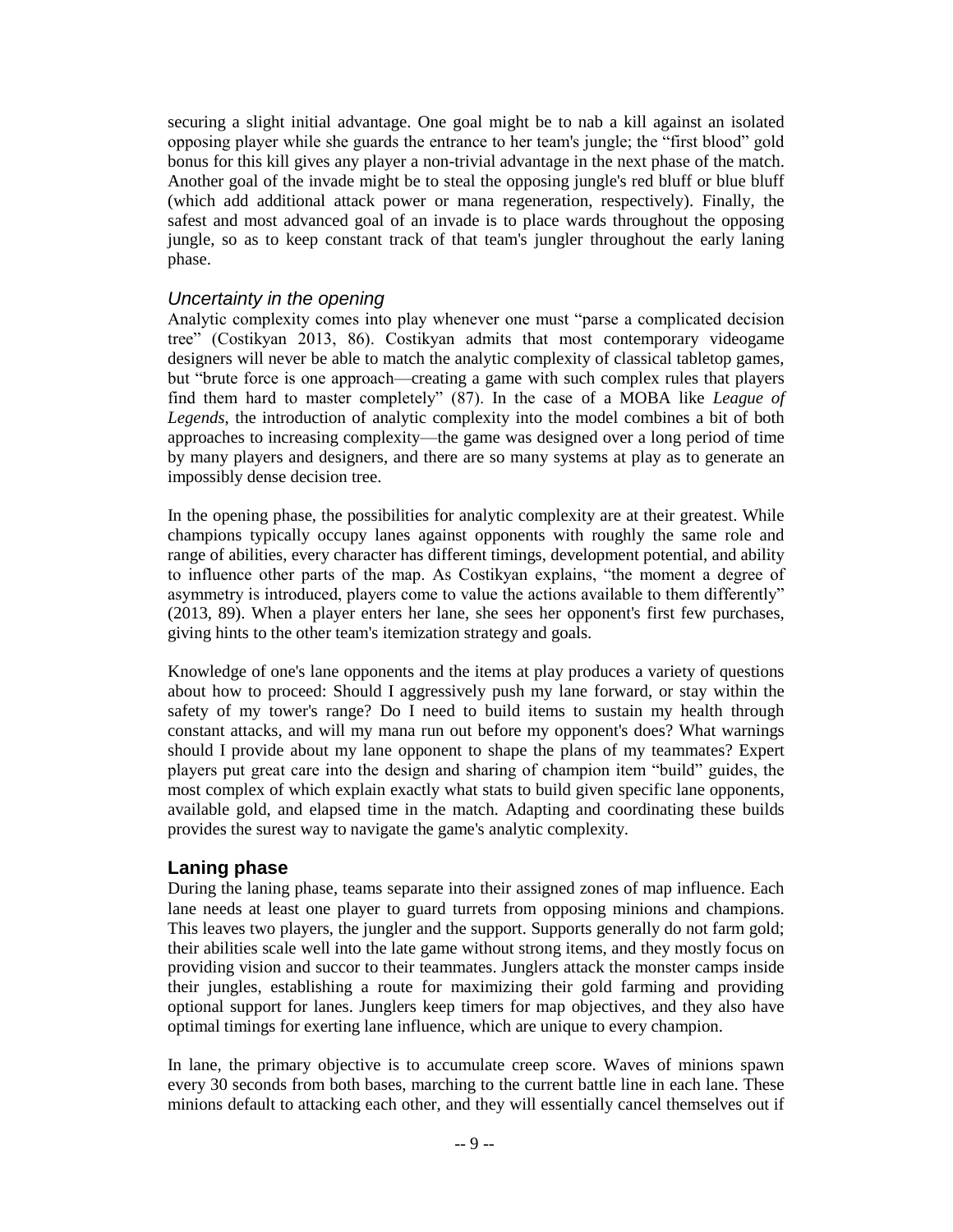left to their own devices. Players gain experience simply by being within the proximity of a minion's death, but they only gain gold if they score the "last hit" against a given minion (Erdelack 2013). Gold passively increases over time, but this trickle pales in comparison to the gold accrued through last hitting. Whenever a player score a last hit, the game logs it as their creep score, which is visible to everyone in the match.

Throughout their time in lane, players must also decide whether or not to engage in dueling (Figure 2 below). In the time between last hitting minions, players "harass" at each other with attacks and abilities. Over time, the damage taken from harassment can overwhelm a player's passive health regeneration and supply of health potions. At a threshold unique to each match-up, a confident player may go "all-in" against her weakened opponent. Dueling tends to involve all of a champion's active abilities; players attempt to juke each other's "skillshots" (unidirectional or AOE spells), lock each other in place for attack combinations, mitigate damage through shielding, or retreat to the refuge of bushes and turrets. Because of the wide range of abilities and basic motor decisions to be made, the outcome of a duel is almost never certain.



Figure 2: Orianna (left) and Ezrael (right) engage in a midlane duel. The yellow line represents the current battle line for the purple and blue team minions. The blue arrow indicates how blue minions march into lane. Orianna has crossed that line and will now take aggro (attacks) from the NPCs, making this somewhat risky.

While dueling might dominate the laning phase for new players, most kills in lane come from coordinated attacks by a team's jungler. The bushes that hedge the entrances to most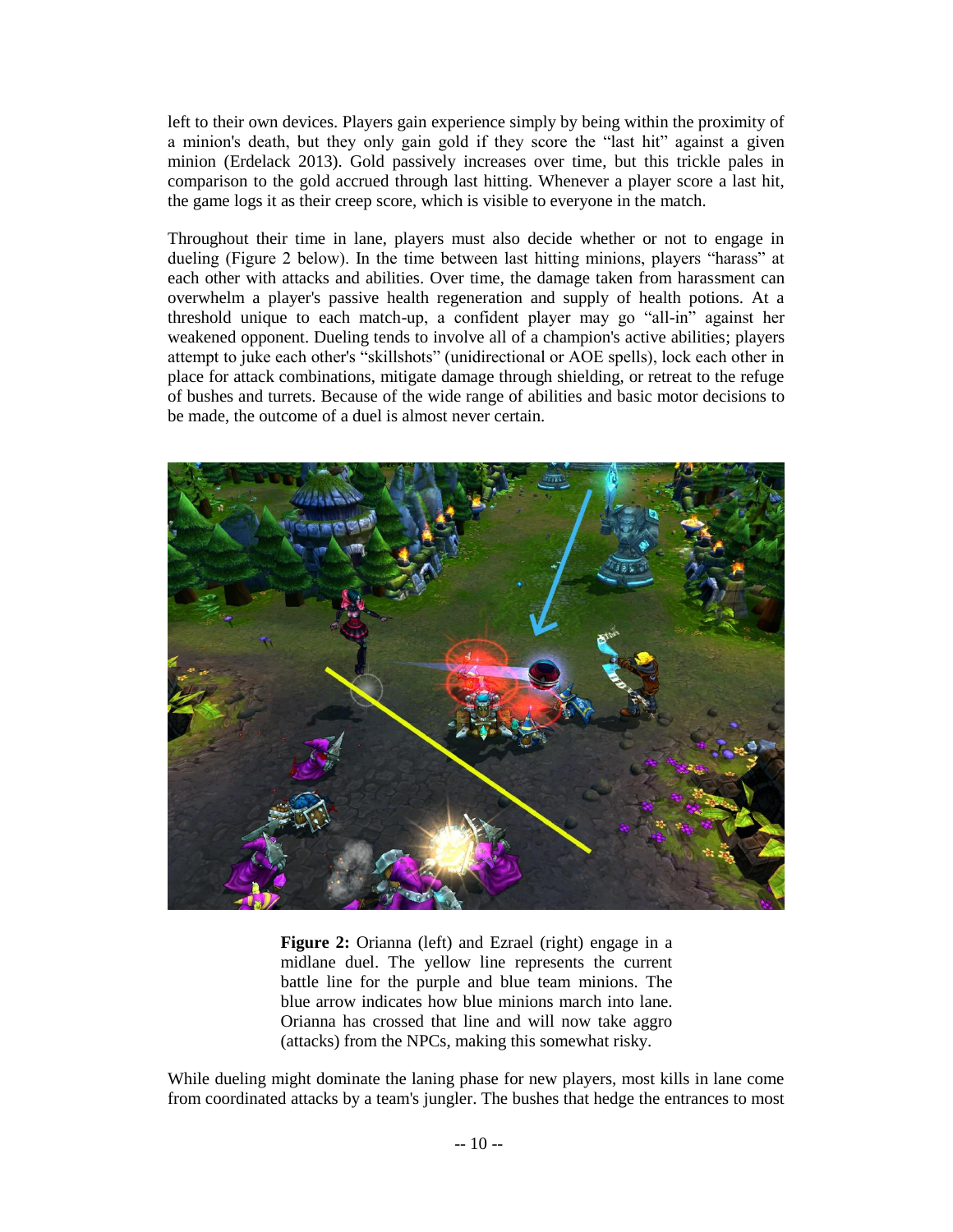lanes provide stealth to champions within them. Players must place vision wards within and around those bushes in order to predict surprise attacks from the jungle, yet this safety precaution requires careful cost-benefit analysis—in the early game, wards cost a significant portion of one's gold. An effective jungle gank takes into account the known wards in play, the "cooldown" times on the targeted player's abilities, and the current equilibrium of the minion battle line.

#### *Uncertainty in the lane*

Just as "actions per minute" is one of the best ways to gauge the efficiency of a *Starcraft* player, creep score provides a general idea of how well a player is performing in lane. When a player starts playing a new MOBA, figuring out how to optimize creep score is her most basic and difficult goal. Killing other players (and, in turn, getting killed by them) is relatively simple: you constantly poke at them with your attacks and burst them down with your spells. On the other hand, maximizing creep score requires intense focus, timing, and input mastery (Erdelack 2013). One must wait until the last second to autoattack a near-death minion, just before the damage from one's own allied minions would do the deed instead.

Every creep wave presents something of a puzzle, the ultimate goal in lane being to harvest 100% of the potential gold represented by opposing minions. Costikyan describes the tension in puzzle games as a kind of "solver's uncertainty," wherein players cannot always be sure of their mental ability to find a solution (2013, 25). This type of uncertainty typifies physical media-based puzzles and graphical adventure games, which can be arcane in their solutions and a bore to return to after being solved. But Costikyan highlights the fact that "almost any multivariable strategy game creates puzzles, but these puzzles, unlike those of explicit puzzle games, emerge from the complexity of the mechanics of the game itself" (2013, 77).

One's own allied minions have rudimentary decision logics for attacking the opposing minions; thus, the rate at which minions lose health varies wildly. Obtaining optimal creep score isn't reliant on basic input skill so much as it is about gauging the rate of each minion's comparative rate of decay and thinking out the proper order of attack. Spamming attacks and powerful abilities increase this rate of decay, but accelerating "clear time" takes a toll on legibility and precision.

## *Uncertainty of the map*

The "fog of war" of the RTS and MOBA genres is a type of hidden information that "fosters experimentation" and "increases uncertainty to a tension-inducing level" (Costikyan, 2013, 93). *League* players constantly make "map calls" or locational pings to point teammates toward objects of interest or concern. Players may have a basic idea of where an opponent might be, but they are expected to declare a blindspot or confusion whenever they encounter one. The jungler is often tasked with reconnaissance into the opponent's territory, in order to gauge the state of the other team and communicate back to others. There is also a targeting system for coordinating group battle activity.

Yet the major type of uncertainty at play from the laning phase onward is "player unpredictability." Costikyan explains that, whenever games allow their players to directly attack each other, "players must always work to increase their offensive and defensive powers, and they must try to determine the likelihood of attack and the effectiveness of an opponent's attack" (2013, 78). The hidden information of the map's fog combines with the unpredictability of players to create a shifting and somewhat intangible array of forces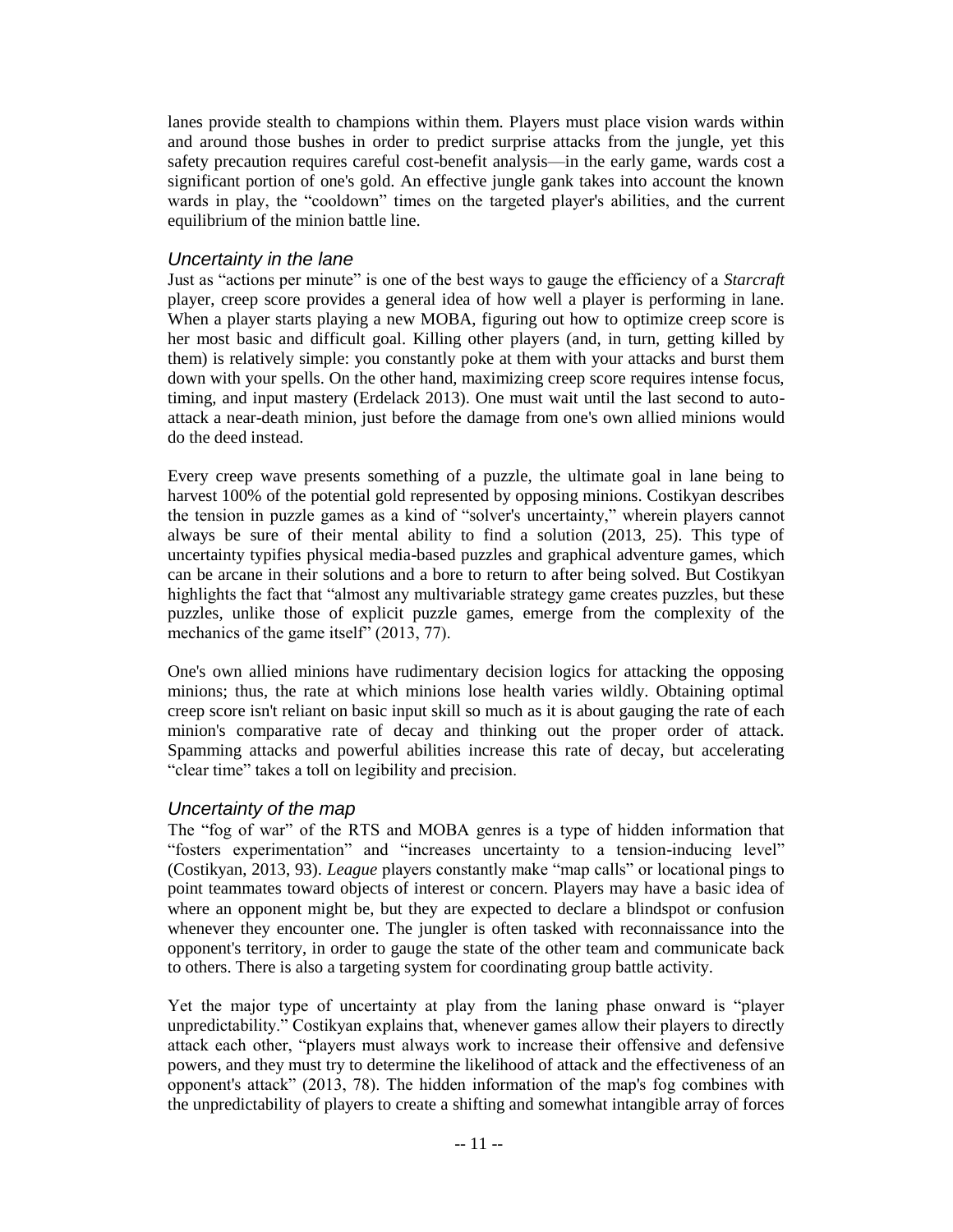on the arena. This is most obvious in the event of taking an opposing team's tower, robbing them of zones of safety and constant vision (as illustrated in Figure 3 below). Teams must coordinate to predict when and where an opponent might emerge to exert influence.

In the most common metagame strategy, the top lane acts relatively independently from the rest of the map. The major map objective in the top half of the map is Baron Nashor, an incredibly powerful monster who confers the game's strongest aura buff (adding attack power, ability power, and regeneration to every member of the team who kills him). Because a successful kill of Baron Nashor typically requires the presence of many team members, all of whom have a one or two major items built already, there is little reason for the other laners to migrate toward the top of the map during the laning phase.

The middle lane, on the other hand, must be slightly more flexible. In the early phases of the game, the "caster" or "nuker" type characters who commonly occupy the middle lane possess the highest damage potentials on their respective teams. Unlike the top and bottom laners—who want to keep their battle lines of AI minions at roughly the center of their lanes—a typical mid laner's goal is to push her lane equilibrium toward the opposing outer turret. With this pushing maneuver, the mid laner frees herself up to "roam" for roughly one minute. During this time, a mid player might grab a blue buff from the jungle, farm smaller monster camps, exert pressure in other lanes, or group up to contest the Dragon map objective.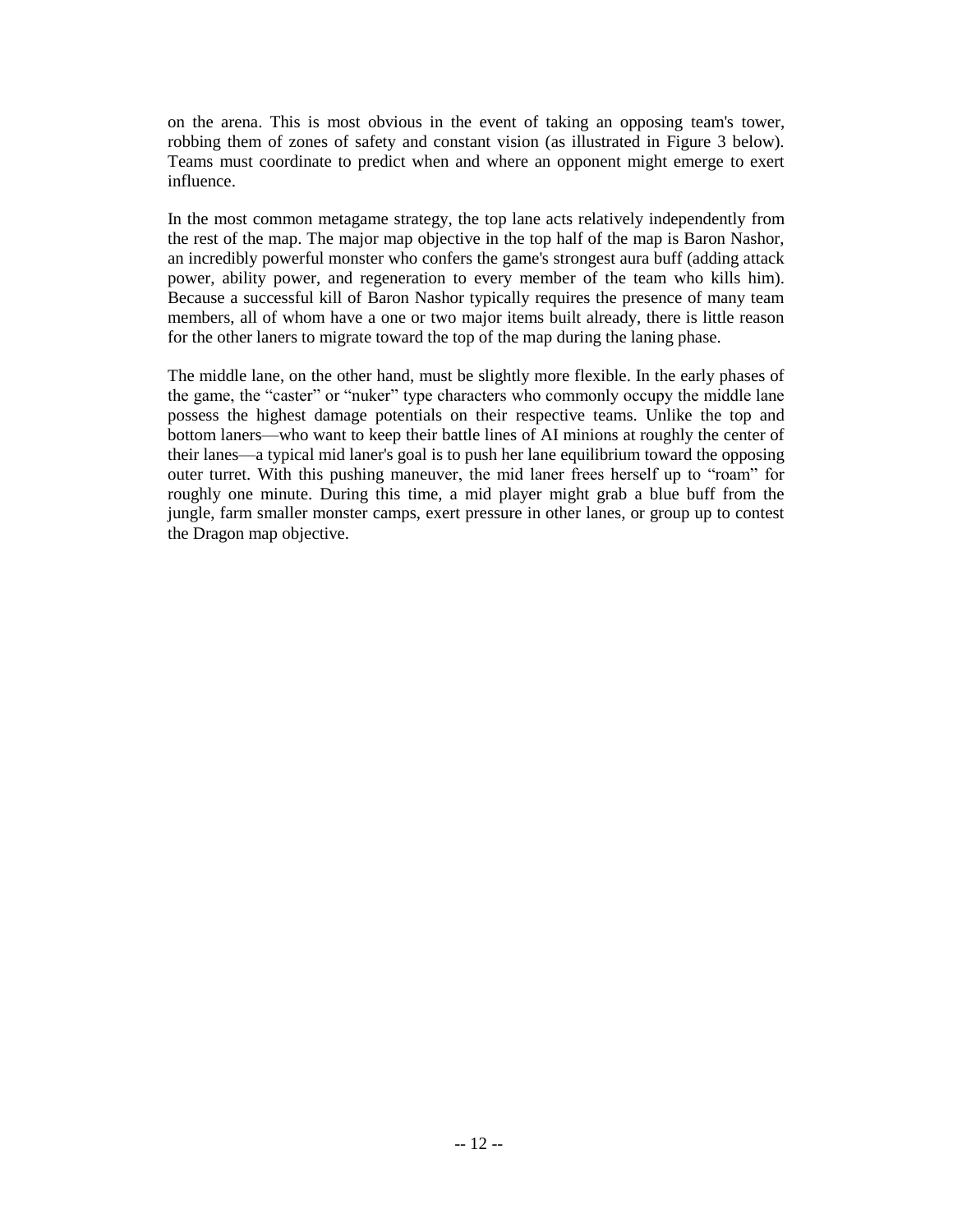

**Figure 3:** This overlay approximates how map control shifts if blue team loses its top lane towers. At this point, the red team exerts greater force against blue's upper jungle and the river surrounding the Baron (purple dot).

## **Teamfight phase**

A truism of MOBA play is that winning one's lane is the easiest way to win a match. The gains in gold during the lane phase become the relative strength levels of each character when it comes to all-out teamfighting. The laning phase lasts fifteen minutes on average, though its exact duration is context-dependent. One heuristic for recognizing the end of laning is the completion of the first "big item" by a team's carry. Whichever team reaches this point in its carry's itemization strategy first gains an advantage in teamfighting ability. The transition from laning to teamfighting is one of the most difficult strategic turns for players to understand, and committing to a full team skirmish without the proper itemization parity can have catastrophic results.

To a naïve observer, the teamfight phase may look identical to laning. Minions still spawn from both bases, and players still need to keep them from pushing too far toward their remaining turrets. Jungle minions still spawn at regular intervals, and someone should be there to farm them. The major difference between the two phases is that no player really "owns" a lane at this point. Groups come together to claim map objectives or invade the opposing jungle, exerting increased pressure on different lanes, then they dissipate when it's time to resume farming. True to this phase's name, it is at this point that large group fights become much more likely.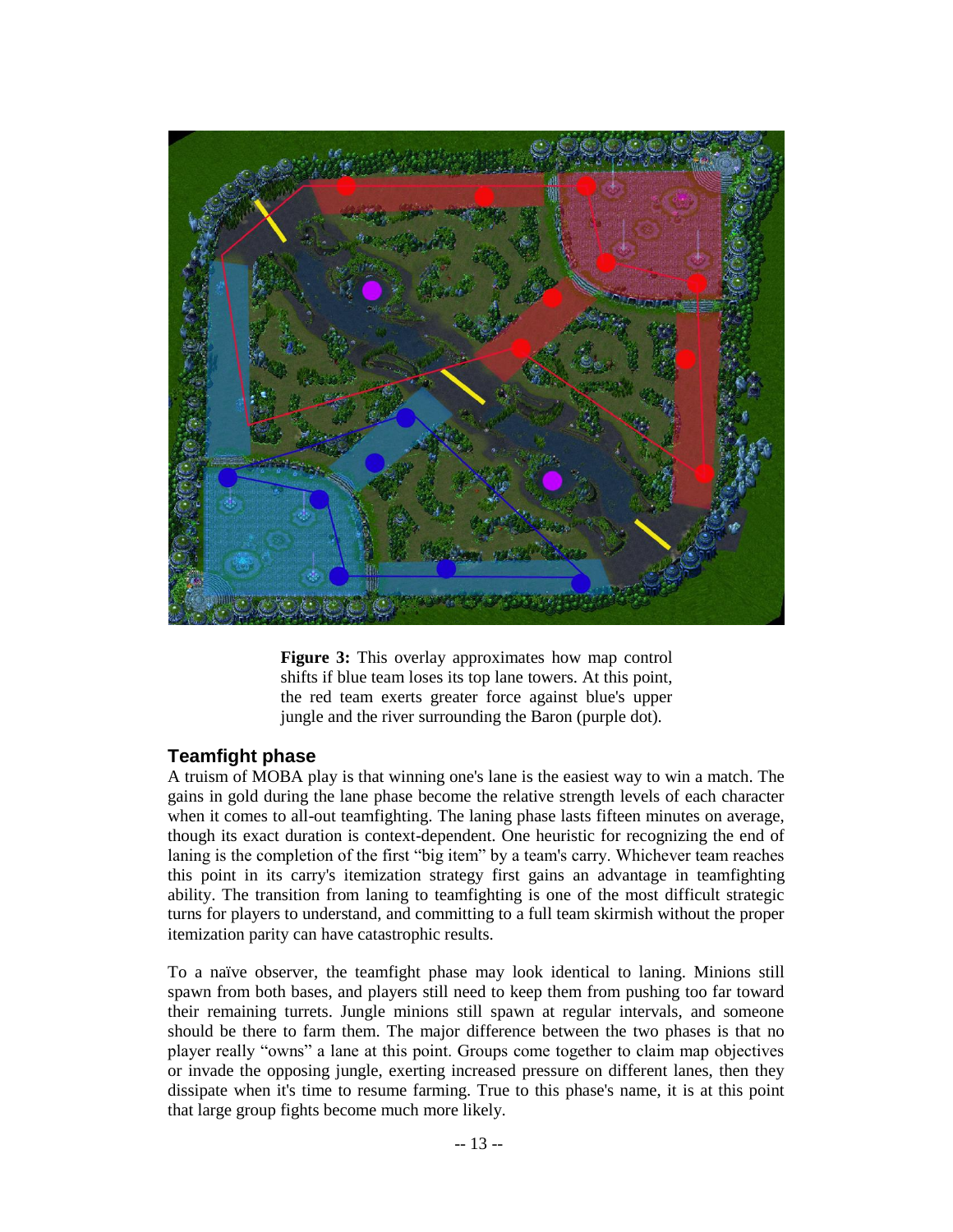In a full teamfight, the main objective is to eliminate the opposing carry and caster champions, because they dole out the most damage and typically possess the fewest defensive items. Late in a game, a carry player left to her own devices can easily pick off every member of the opposing team by herself. Bruiser-type champions need to get close to enemy damage dealers and lock them in place for their own offensive teammates. At the same time, tank and support champions want to "peel" for their carries—soaking up damage or literally pushing opponents out of their effective ranges. Sometimes one devastating teamfight loss is enough to initiate an endgame scenario, though thrilling chase situations and unexpected reversals are common.

## *Uncertainty of the teamfight*

Teamfights are when gold imbalances and itemization strategies finally combine to unravel the analytic complexity of match. It is at this point that pure motor skill and "performative uncertainty" take over. Costikyan describes this kind of uncertainty as one's varying ability "to master the skills of hand-eye coordination demanded by the game and apply them to overcome its challenges" (2013, 20). The relative location or "zoning" of each player now becomes important, as well as the ability to identify and deal with the potential threats represented by each opponent. The statistically weakest team must now identify those members of the opposing team who are most "fed" (the wealthiest, with the best items) and eliminate them early. These are by far the "twitchiest" moments provided by the genre, demanding intense concentration and timing.

The decision-making process and skill-based performance of an individual teamfight is best illustrated via an example from a specific champion. Poppy, a bruiser-type hero played most often by top laners, excels as an "anti-carry" in a full team skirmish. Her ultimate spell isolates one opponent, making it so Poppy and that target can only damage each other for a short time. She also has a strong "gap-closer" that allows her to dash through other enemies and push her target backward, as well as a built-in shield for added durability. In a teamfight, a Poppy essentially exists only to nullify a single opponent with a higher overall damage potential, after which she can happily perish. A clever team must "bait" or "crowd-control" Poppy into a zone where she cannot reach that target.

## **Endgame**

The ultimate goal of a teamfight is to kill as many of the opposing teams champions as possible while minimizing losses. When the dust from a melee clears, the victors have a few moments of free time within which to pressure lanes and take map objectives. Exactly how much the survivors can accomplish within that time depends on how much health they have left over and the location of the fight. The team that is economically ahead is in the driver's seat here, as it were, as they are best able to initiate fights on their own terms and in desired areas of the map. If they choose to fight a weaker team hiding in the shadow of a lane turret, they can easily take that turret down when the fight is over.

The endgame occurs whenever one team's base becomes directly threatened. Once a team brings down the outer and inner turrets of one of its opponent's lanes, a "siege" situation occurs. One final tower guards the "inhibitor" of each lane. When an opponent's inhibitor falls, one's team gains "super" minions for that lane. These NPCs grant constant map pressure to a given lane, forcing one's opponents to overcompensate on defense and providing extra time to tackle other lanes or the Baron Nashor objective. After one of a team's inhibitors falls, their nexus becomes vulnerable. Destroying that nexus ends a match, usually following a final battle that leaves the defending team helpless in an extended respawn clock.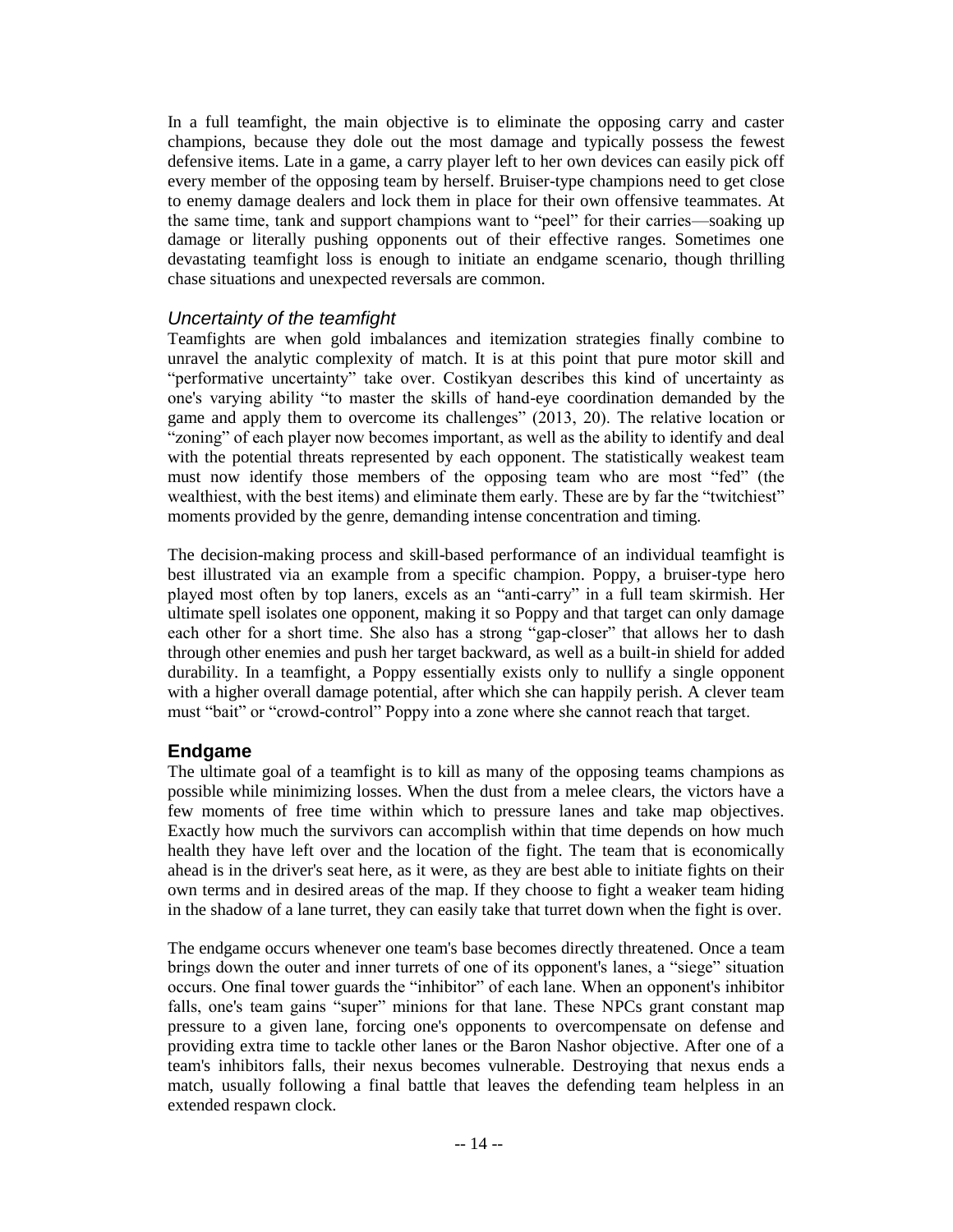## *Uncertainty of the endgame*

In a match wherein one team is clearly winning, the decision-making process on where and when to initiate the final battles of a match takes on an almost clinical feeling. The leading team hopes to initiate fights on it own terms and to steadily conquer objectives and towers. They become risk-averse and conservative, leading to "poking" scenarios wherein both teams mill about, unwilling to traverse the meagre number of pixels separating safety from danger. On the other hand, the losing team wants to introduce as much uncertainty into the state of play as possible. If they can catch one member of the leading team out of position or apply map pressure in an unexpected place, they may be able to regain the advantage.

One of the most curious types of uncertainty discussed by Costikyan, especially when used as a measure of pure competitive games, is "narrative anticipation." This is the understanding that every performance has a narrative arc of some sort, though these often diverge wildly from classical dramatic standards. Costikyan describes the narrative effect of snowballing in *Chess*, though it applies equally if not more so to *League of Legends*: "games that have positive reinforcement cycle, in which success begets greater strength, suffer from endgames lacking narrative tension" (2013, 95-96). The spectatorial or matchmaking ideal of *League* might be a nail-biting and virtuoso display of teamfighting ability by two teams with rough gold and itemization parity, but it most often ends in onesided shows of force.

While playing an eSport like *League* is obviously a kind of experience that is intrinsically enjoyable and built upon the creative exploration of a possibility space, it is also difficult to understand, from within a game, what the arc of the session might look like as a dramatic narrative. In sport, the magic circle is almost always disrupted by the figure of spectators and commentators who view and seek to explain the play narrative. Any match in *League*, ranked or unranked, can be viewed by any other player. Also, it is common to see them streamed online at sites like TwitchTV with commentary by players or third parties. Riot itself employees a number of "shoutcasters" who provide professional, indepth commentating for official tournaments.

## **CONCLUSION**

The MOBA genre makes a strong argument that the community-based imaginative play of testers and a handful of modders can create a framework for play experiences featuring deep analytical complexity. The team-based games that emerged from this community, including *League of Legends*, mirror the exocentric attitudes of their forebears in the demand for cooperation in the face of extreme informational uncertainty. Conventions form to fill in the gaps created by the rules and spatial structure of the MOBAs multilaned arena. Players come together in matches and on forums to formulate best practices, codes of conduct, how-to guides, and theory-crafted heuristics for navigating a dense decision tree.

This introductory study of *League of Legends* opens into a number of promising avenues for research into eSport and online communities, including:

- 1) how the play attitudes of designers are adopted or adapted by their players,
- 2) how folk games become reified by corporations and expert performers,
- 3) the production of build guides/strategies by theory-crafting communities,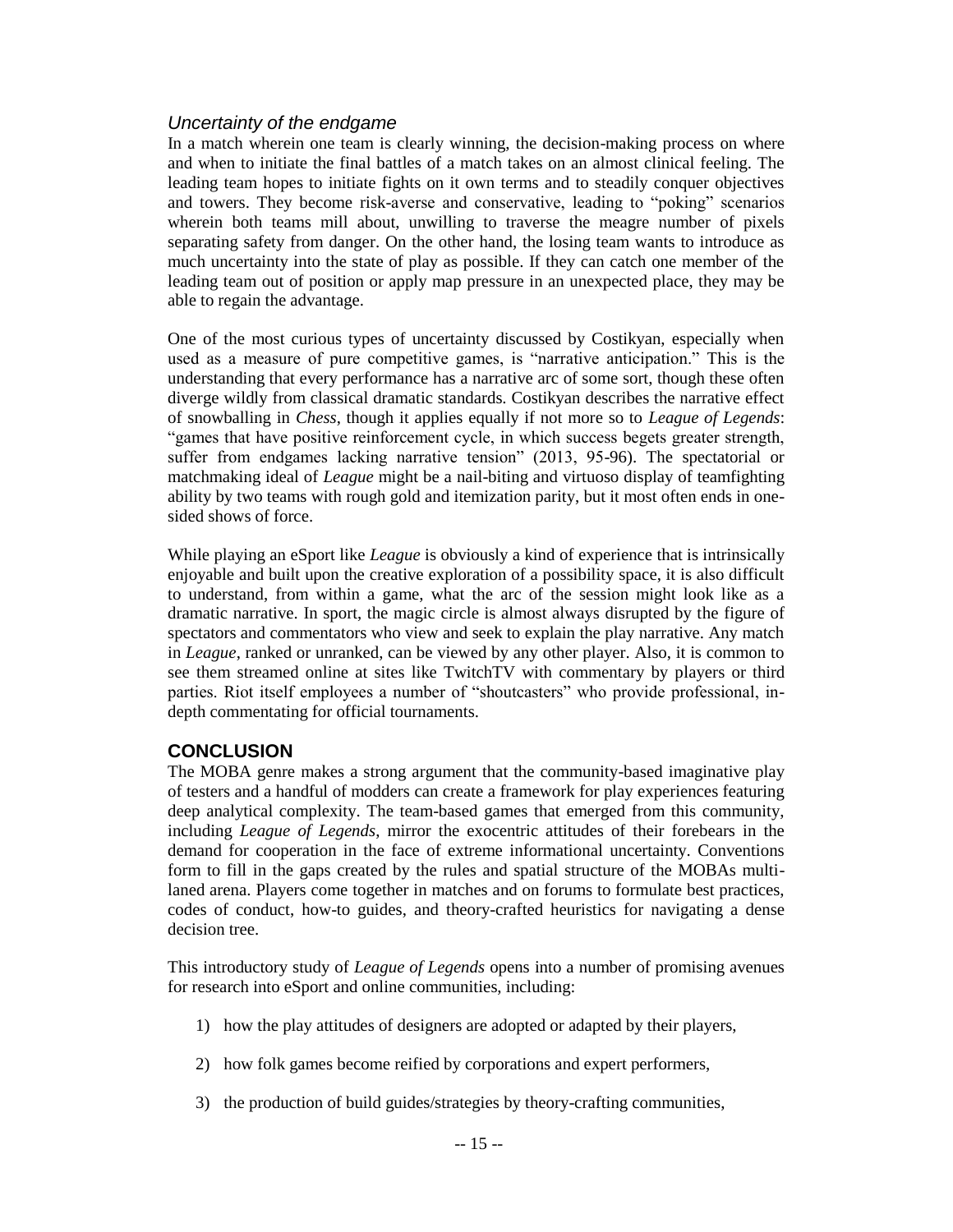- 4) the most efficient ways to convey analytic complexity to spectators, and
- 5) the intricacies of balancing a competitive game featuring layered uncertainty.

It is my hope that other scholars will be inspired by the above discussion to leap into playing and studying MOBAs, despite the significant time commitment they represent.

#### **ACKNOWLEDGMENTS**

I couldn't have delved so deeply into *League of Legends* without my friends and teammates: Brian Creeden, Wes Erdelack, Matthew Gallant, Todd Harper, Mark Heggen, Frank Lantz, James Lantz, Rob Meyer, Charles Pratt, and Grant Reed. GG noobs.

#### **BIBLIOGRAPHY**

- Blizzard Entertainment. (1998). StarCraft. [PC], Blizzard Entertainment, Irvine, California, United States.
- King, B. and John Borland. (2003). Dungeons and Dreamers: The Rise of Computer Game Culture from Geek to Chic. Emeryville, California: McGraw-Hill.
- Capcom. (1991). Street Fighter II: The World Warrior. [Arcade], Capcom, Osaka, Japan.
- Cho, J-H. (2012). "Alicia on SlayerS disbanding, looking for foreign team." ESFI World, 17 October 2012, http://web02.esfiworld.com/news/alicia-slayersdisbanding-looking-foreign-team.
- Consalvo, M. (2009). Cheating: Gaining Advantage in Videogames. Cambridge, Massachusetts: MIT Press.
- Costikyan, G. (2013). Uncertainty in Games. Cambridge, Massachusetts: MIT Press.
- Dean, P. (2011). "The Story of DOTA." Eurogamer, 16 August 2011, http://www.eurogamer.net/articles/2011-08-16-the-story-of-dota-article.
- Erdelack, W. (2013). "All the way down." Versus Everything Land, 25 January 2013, http://versuseverythingland.wordpress.com/2013/01/25/all-the-way-down/.
- Eul. (2003). *Defense of the Ancients*. [PC, original *Warcraft III* mod], United States.
- Feak, S. and Steve Mescon. (2009). "Postmortem: Defense of the Ancients." Gamasutra, 19 March 2009, http://www.gamasutra.com/view/feature/ 132358/postmortem\_defense\_of\_the\_ancients.php.
- id Software. (1996). Quake. [MS-DOS], GT Interactive, New York, United States.
- Jin, D. Y. (2010). Korea's Online Gaming Empire. Cambridge, Massachusetts: MIT Press.
- Kane, M. (2009). Game Boys: Triumph, Heartbreak, and the Quest for Cash in the Battleground of Competitive Gaming. New York: Penguin Group.
- Lantz, J. (2013). "The Snowball Effect: DotA vs. Hokra." In Machinam, 16 April 2012, http://www.decisionproblem.com/inmachinam/?p=82.
- Le, M. and Cliffe, Jess. (1999). Counter-Strike. [PC, original Half-Life mod], Vancouver, Canada.
- Merrill, M. (2012). "League of Legends Community Infographic." 11 October 2012, http://na.leagueoflegends.com/news/league-legends-community-infographic.
- Riot Games. (2009). League of Legends. [PC], Riot Games, Santa Monica, California, United States.
- Riot Games. (2010). "The Summoner's Code." http://na.leagueoflegends.com/articles/ The Summoners Code.
- Salen, K. and Eric Zimmerman. (2004). Rules of Play: Game Design Fundamentals. Cambridge, Massachusetts: MIT Press.
- Sutton-Smith, B. (2001). The Ambiguity of Play. Cambridge, Massachusetts: Harvard